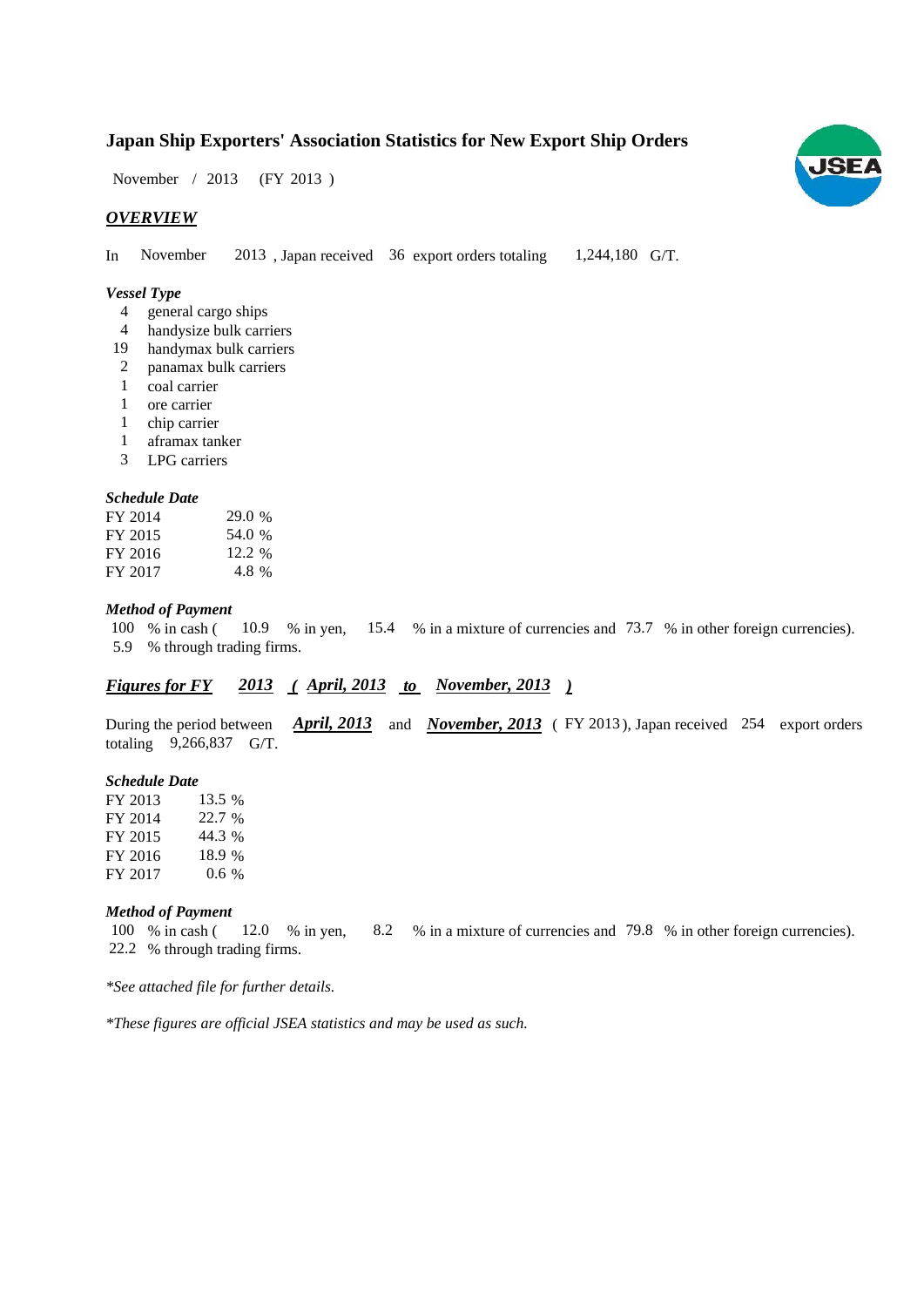## New Export Orders Placed in November 2013 (FY 2013) Based on Fiscal Year

JSEA (December 2013)

| Description             |      | Apr 12 to Mar 13 |                 | Apr 13 to July 13 |     | August 2013 |     | September 2013 |     | October 2013 |     | November 2013 |     | Apr 13 to Nov 13 |     | Jan $13$ to Nov $13$ |
|-------------------------|------|------------------|-----------------|-------------------|-----|-------------|-----|----------------|-----|--------------|-----|---------------|-----|------------------|-----|----------------------|
|                         | No.  | G/T              | No.             | G/T               | No. | G/T         | No. | G/T            | No. | G/T          | No. | G/T           | No. | G/T              | No. | G/T                  |
| <b>General Cargos</b>   |      | 520,198          | 10 <sup>1</sup> | 258,690           |     | 8,650       |     | 314,280        |     | 68.970       |     | 34,380        | 22  | 684,970          |     | 790,570              |
| <b>Bulk Carriers</b>    | 1701 | 7,515,609        | 118             | 3,961,863         | 15  | 498,034     | 26  | 862,070        | 23  | 1,002,200    | 28  | 1,043,000     | 210 | 7,367,167        | 270 | 10,676,712           |
| Tankers                 |      | 1,338,800        |                 | 508,600           |     | 127,000     |     | 26,000         |     | 329,400      |     | 166,800       | 19  | 1,157,800        | 19  | 1,157,800            |
| Combined Carriers       |      |                  |                 |                   |     |             |     |                |     |              |     |               |     |                  |     |                      |
| Others                  |      |                  |                 | 48,000            |     | 8,900       |     |                |     |              |     |               |     | 56,900           |     | 56,900               |
| Total                   | 196  | 9,374,607        | 137             | 4,777,153         | 19  | 642,584     | 33  | 1,202,350      | 29  | 1,400,570    | 36  | 1,244,180     | 254 | 9,266,837        | 318 | 12,681,982           |
| $FY 2013 / FY 2012$ (%) |      | $*116.0$         |                 | 265.5             |     | 81.2        |     | 132.3          |     | 155.1        |     | 138.1         |     | 174.7            |     | ** $169.8$           |
| In CGT                  |      | 4,239,540        |                 | 2,494,668         |     | 319,661     |     | 593,481        |     | 585,661      |     | 620,027       |     | 4,613,498        |     | 5,996,531            |

*Figures for shipbuilding orders of 500 G/T and over for export as steel vessels placed with JSEA members are covered.*

\*FY 2012/FY2011

\*\*Calendar Year 2013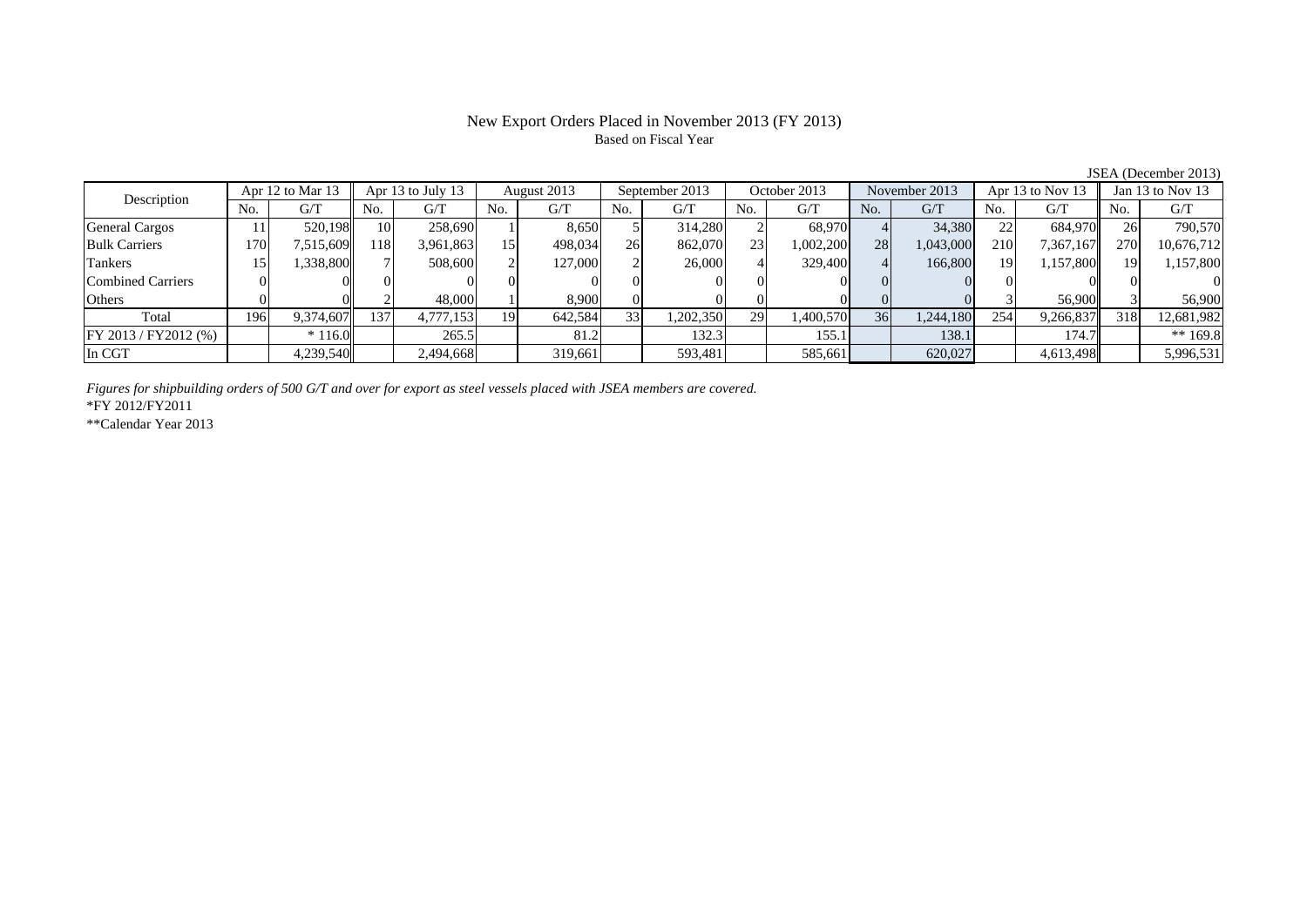# Based on Fiscal Year

No. G/T No. G/T No. G/T No. G/T No. G/T No. G/T No. G/T No. G/T $G/T$ General Cargos ( 16 1,000,392 4 255,077 1 4,680 3 81,001 1 9,467 2 80,517 11 430,742 16 661,724 Bulk Carriers 285 12,153,252 84 3,490,830 13 468,684 21 994,090 22 932,372 19 941,666 159 6,827,642 242 10,573,680 Tankers | 28 | 1,724,919 || 4 | 323,977 | 0 | 2 | 62,881 | 0 | 1 | 47,000 | 7 | 433,858 || 16 | 890,572 Combined Carriers 0 0 0 0 0 0 0 0 0 0 0 0 0 0 0 0Others 0 0 1 20,637 0 0 0 0 0 0 0 0 1 20,637 1 20,637 Total 329 14,878,563 93 4,090,521 14 473,364 26 1,137,972 23 941,839 22 1,069,183 178 7,712,879 275 12,146,613 FY 2013 / FY2012 (%) \* 93.4 63.8 77.1 95.6 96.3 175.1 78.6 78.6 \*\* 84.3 In CGT | | 6,594,256|| | 1,799,519| | 223,601| | 499,441| | 417,920| | 461,587| | 3,402,068|| | 5,351,619 Description Apr 12 to Mar 13 Apr 13 to Jul 13 August 2013 September 2013<br>No. 6/T No. 6/T No. 6/T No. 6/T October 2013 November 2013 Apr 13 to Nov 13 Jan 13 to Nov 13

*Deliveries of new shipbuilding orders of 500 G/T and over for export as steel vessels placed with JSEA members are covered.*

\*FY 2012/FY2011

\*\*Calendar Year 2013

JSEA (December 2013)

# Export Ships Delivered in November 2013 (FY 2013)